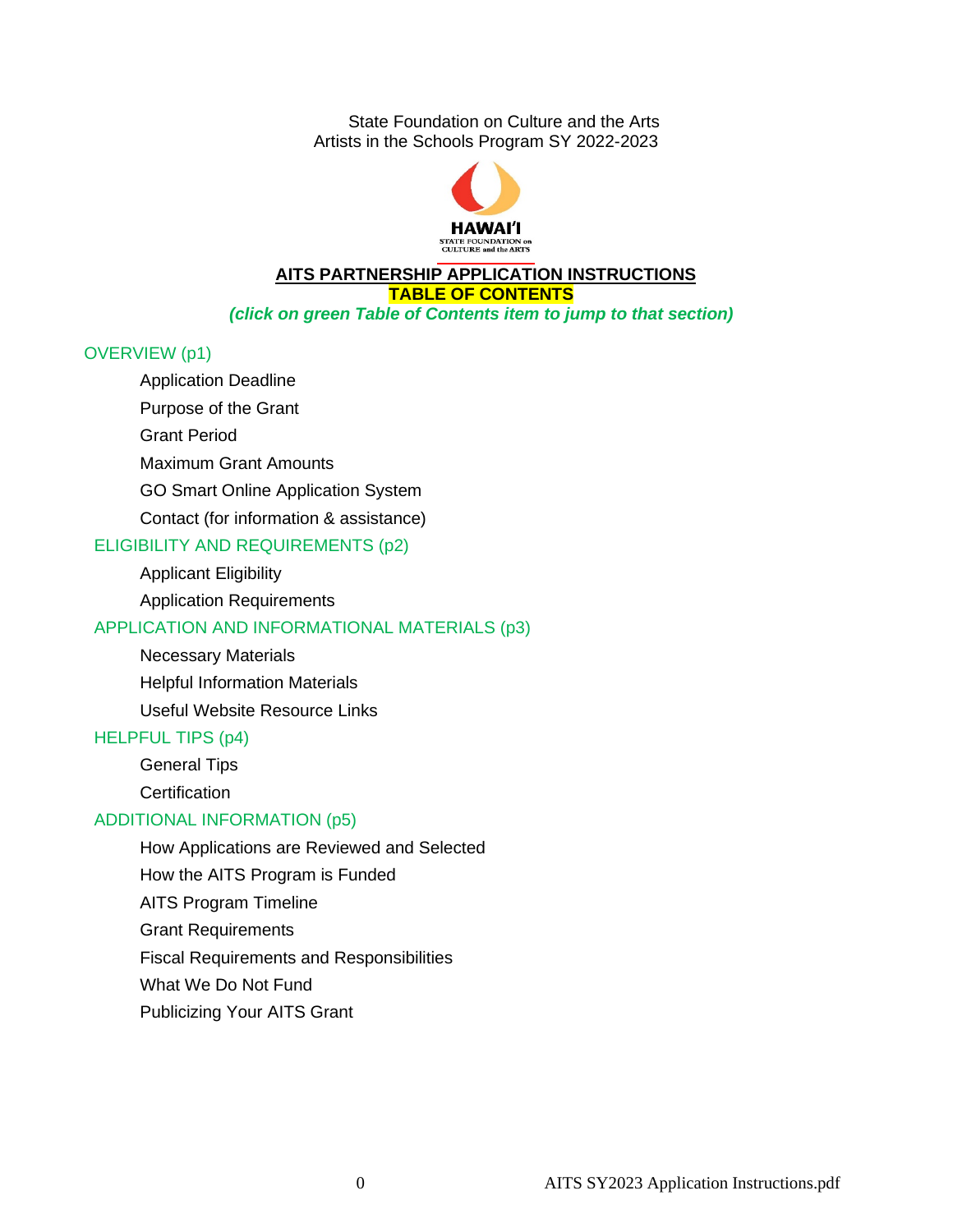# **OVERVIEW**

| <b>PROGRAM</b><br>TITLE        | Artists in the Schools (AITS) Program Partnership Grant for SY 2022-2023                                                                                                                                                                                                                                                                                                                                          |
|--------------------------------|-------------------------------------------------------------------------------------------------------------------------------------------------------------------------------------------------------------------------------------------------------------------------------------------------------------------------------------------------------------------------------------------------------------------|
| Intent to Apply                | Deadline April 18 at 12:00pm HST via GoSmart online submittal                                                                                                                                                                                                                                                                                                                                                     |
| <b>APPLICATION</b>             | Sunday June 5, 2022 at 11:59 p.m. HST via GO Smart online submittal.                                                                                                                                                                                                                                                                                                                                              |
| <b>DEADLINE</b>                |                                                                                                                                                                                                                                                                                                                                                                                                                   |
| <b>PURPOSE OF</b><br>THE GRANT | To provide schools with direct-service residencies focused on the Fine Arts<br>Standards by providing funds to contract Teaching Artists from the Artistic<br>Teaching Partners (ATP) Roster.                                                                                                                                                                                                                     |
|                                | The AITS residency is a <b>partnership</b> between the school and the<br>Artistic Teaching Partner (ATP). ATP are either individual Teaching Artists<br>or Arts Organizations with one or more Teaching Artists. All ATP are<br>selected and trained to do AITS arts residencies. The application and<br>residency should be developed by the School and the ATP together.                                        |
|                                | <b>Teachers</b> are expected to play an active and essential role by<br>participating in planning, follow-through with students, professional<br>development, student assessment, and reflection.                                                                                                                                                                                                                 |
|                                | All residencies are based on Fine Arts Standards from Department<br>of Education Hawai'i Content and Performance Standards III, and support<br>21 <sup>st</sup> Century learning skills—creativity, critical thinking, communication<br>and collaboration.                                                                                                                                                        |
|                                | All residencies involve students in the three artistic processes of<br>Creating, Performing/exhibiting/sharing, and Responding (also known as<br>$C-P-R$ ).                                                                                                                                                                                                                                                       |
|                                | All residencies should enhance a school's fine arts curriculum, not<br>supplant it.                                                                                                                                                                                                                                                                                                                               |
|                                | The AITS Art in Public Places (AITS APP) arts residency is to<br>increase student's appreciation of, and engagement with, the Art in Public<br>Places Collection including but not limited to a Permanent Work of Art at<br>their school. The residency emphasis is on interpreting the work of art by<br>means of standards-based lessons in the fine arts (dance, drama, literary<br>arts, music, visual arts). |
|                                | In addition to the sessions for students and professional development<br>for teachers, a performance or lecture-demonstration by the ATP may be<br>included as part of the residency and it must be related to the Fine Arts<br>Standards.                                                                                                                                                                        |
| <b>GRANT PERIOD</b>            | The grant funds and arts residency activities are for only School year 2022-<br>2023, or School Year 2022-2023 and 2023-2024.                                                                                                                                                                                                                                                                                     |
|                                | This year, schools are able to apply for a one- or two-year long<br>residency. Individual Artistic Teaching Partners working with multiple<br>schools must ensure that all of their schools are either all one-year or two-<br>year long residencies due to contracting.                                                                                                                                          |
| <b>MAXIMUM</b><br><b>GRANT</b> | AITS General Grant - \$7,000 grant + up to \$500 for Professional                                                                                                                                                                                                                                                                                                                                                 |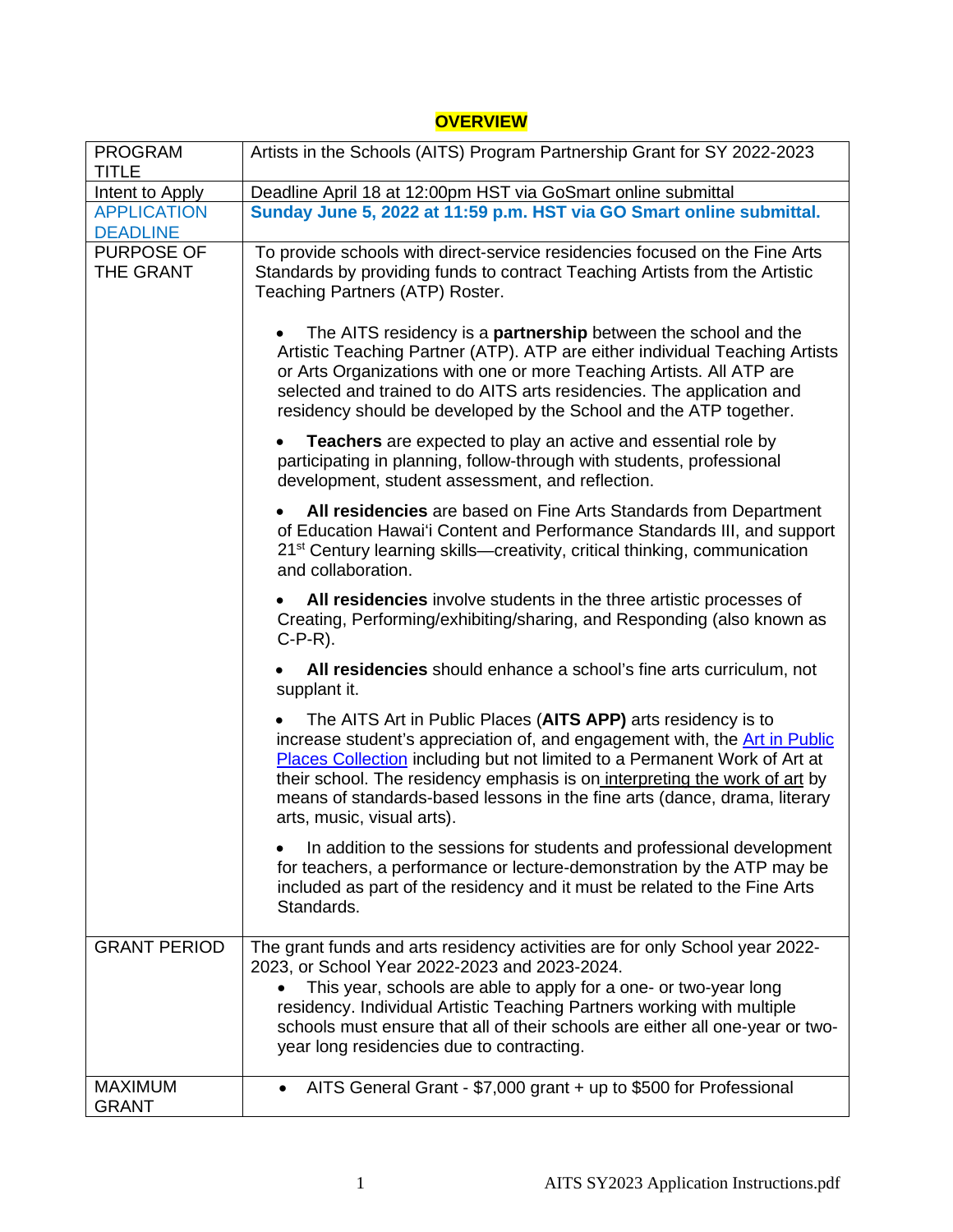| <b>AMOUNTS</b>                                                           | Development.                                                                                                                                                                                                                                                                                                                                                                                                                                                           |
|--------------------------------------------------------------------------|------------------------------------------------------------------------------------------------------------------------------------------------------------------------------------------------------------------------------------------------------------------------------------------------------------------------------------------------------------------------------------------------------------------------------------------------------------------------|
|                                                                          | For the Two-Year General Grant Residency, \$14,000 grant +<br>$\Omega$<br>up to \$1,000 for Professional Development                                                                                                                                                                                                                                                                                                                                                   |
|                                                                          | • AITS Art in Public Places (APP) Grant - \$8,000 + up to \$500 for<br>Professional Development.<br>For the Two-Year APP Residency, \$16,000 grant + up to<br>$\circ$<br>\$1,000 for Professional Development.<br>• This year, schools are not required to match funds or any grants.<br>All schools can apply for APP Grants. The grant focus around<br>interpreting a work of art in our Public Works of Art Collection:<br>http://dags.hawaii.gov/sfca/app/gallery/ |
| <b>GO SMART</b><br><b>ONLINE</b><br><b>APPLICATION</b><br><b>SYSTEM:</b> | The SFCA uses an online application system called GO Smart to receive and<br>review grant applications.                                                                                                                                                                                                                                                                                                                                                                |
|                                                                          | To access the GO Smart website and the application, click here:<br>https://hawaii.gosmart.org.                                                                                                                                                                                                                                                                                                                                                                         |
|                                                                          | Read the AITS SY2023 GO Smart Application Instructions (pdf) before<br>you begin inputting applicant and application information in GO Smart.                                                                                                                                                                                                                                                                                                                          |
| <b>CONTACT</b>                                                           | Danica (Nikki) Rosengren, Arts Education Specialist                                                                                                                                                                                                                                                                                                                                                                                                                    |
|                                                                          | Email: Danica.rosengren@hawaii.gov<br>Phone: 808-586-0768                                                                                                                                                                                                                                                                                                                                                                                                              |
|                                                                          | <b>Arts Education Program/AITS</b><br>State Foundation on Culture and the Arts<br>250 S. Hotel St., 2 <sup>nd</sup> Floor<br>Honolulu, HI 96813                                                                                                                                                                                                                                                                                                                        |

# **ELIGIBILITY AND REQUIREMENTS**

| <b>APPLICANT</b><br><b>ELIGIBILITY</b> | The AITS applicant is a public or public charter school in the State of<br>Hawai`i.                                                                                                                                                          |
|----------------------------------------|----------------------------------------------------------------------------------------------------------------------------------------------------------------------------------------------------------------------------------------------|
|                                        | All Hawai'i public and public charter schools are eligible to apply. At the time<br>of application, a school must have been in operation, providing services to<br>its students, for a minimum of one semester.                              |
|                                        | Schools may apply for EITHER ONE of the following grants. Only ONE<br>application per school:                                                                                                                                                |
|                                        | • AITS General Grant, OR.                                                                                                                                                                                                                    |
|                                        | • AITS APP Grant.                                                                                                                                                                                                                            |
|                                        | <b>Clarifying Notes:</b>                                                                                                                                                                                                                     |
|                                        | • There is no waiting period or required break in applying from year to year.<br>This means that schools with an AITS grant this year (SY2021-2022) or<br>schools that have had AITS grants for consecutive years, can continue to<br>apply. |
|                                        | • Schools have an equal chance when applying for either the AITS Regular<br>Grant or the AITS APP Grant, based on available funds. All applications                                                                                          |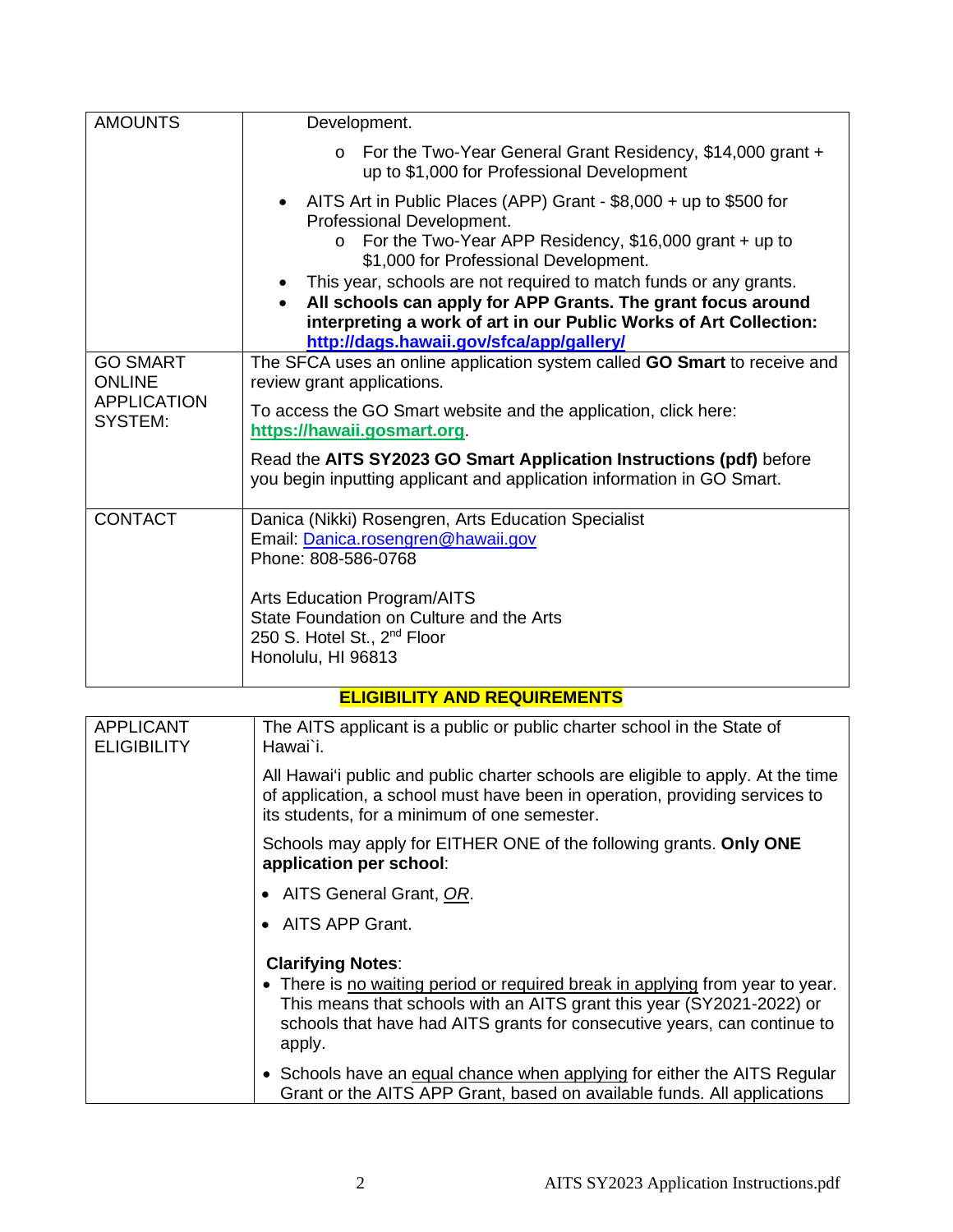| undergo the same panel review in one AITS panel. |
|--------------------------------------------------|
|                                                  |

| <b>APPLICATION</b><br><b>REQUIREMENTS</b> | Applications not meeting these requirements will be ineligible. |                                                                                                                                                                                                                                                                                                                                                                               |  |  |
|-------------------------------------------|-----------------------------------------------------------------|-------------------------------------------------------------------------------------------------------------------------------------------------------------------------------------------------------------------------------------------------------------------------------------------------------------------------------------------------------------------------------|--|--|
|                                           |                                                                 | Schools must only use Teaching Artists from the current Artistic<br>Teaching Partners Roster. (see the pdf entitled Artistic Teaching<br>Partners Roster SY2023 or look on the SFCA website at here)                                                                                                                                                                          |  |  |
|                                           |                                                                 | An application may have more than one Artistic Teaching Partner<br>$\circ$<br>(ATP) from the roster. However, we recommend that you not use<br>more than two ATP. The requirement of one application per school<br>remains, and there is no character count increase to answer<br>questions in the GO Smart online application when the school is<br>using more than one ATP. |  |  |
|                                           |                                                                 | o Each ATP may service more than one school. There is no maximum<br>number of schools that any ATP may service.                                                                                                                                                                                                                                                               |  |  |
|                                           | $\bullet$                                                       | All Final Reports from any previous AITS grant must have been<br>submitted by the stated deadline in order to qualify for this cycle.                                                                                                                                                                                                                                         |  |  |
|                                           | $\bullet$                                                       | The AITS grant application must be submitted online. Application forms<br>from previous years will not be accepted.                                                                                                                                                                                                                                                           |  |  |
|                                           | $\bullet$                                                       | Proposed residency must be during the school day. After school or<br>summer school programs are not eligible.                                                                                                                                                                                                                                                                 |  |  |
|                                           | $\bullet$                                                       | Residency with an Artistic Teaching Partner engages a core group of<br>students. A core group means the same group of students for all<br>sessions.                                                                                                                                                                                                                           |  |  |
|                                           |                                                                 | Eight or more sessions for elementary schools.<br>O                                                                                                                                                                                                                                                                                                                           |  |  |
|                                           |                                                                 | Five or more sessions for secondary schools.<br>$\circ$                                                                                                                                                                                                                                                                                                                       |  |  |
|                                           |                                                                 | Each session is a minimum of 30 minutes for lower elementary and<br>$\circ$<br>45 minutes for upper elementary and above.                                                                                                                                                                                                                                                     |  |  |
|                                           | ٠                                                               | Professional Development (PD) for teachers is encouraged by not<br>required as part of the residency. If applying for up to an additional \$500<br>for PD, the PD mut be led by the Artistic Teaching Partner, minimum of<br>one-hour in length. Professional Development must have the following<br>criteria:                                                                |  |  |
|                                           |                                                                 | The purpose of professional development is to support the<br>$\circ$<br>residency and the continuation of the arts after the residency is<br>over.                                                                                                                                                                                                                            |  |  |
|                                           |                                                                 | The PD must relate to the proposed residency.<br>O                                                                                                                                                                                                                                                                                                                            |  |  |
|                                           |                                                                 | If there is more than one ATP both providing professional<br>$\circ$<br>development and they work in different art forms, the PD should<br>address each ATP's art form.                                                                                                                                                                                                       |  |  |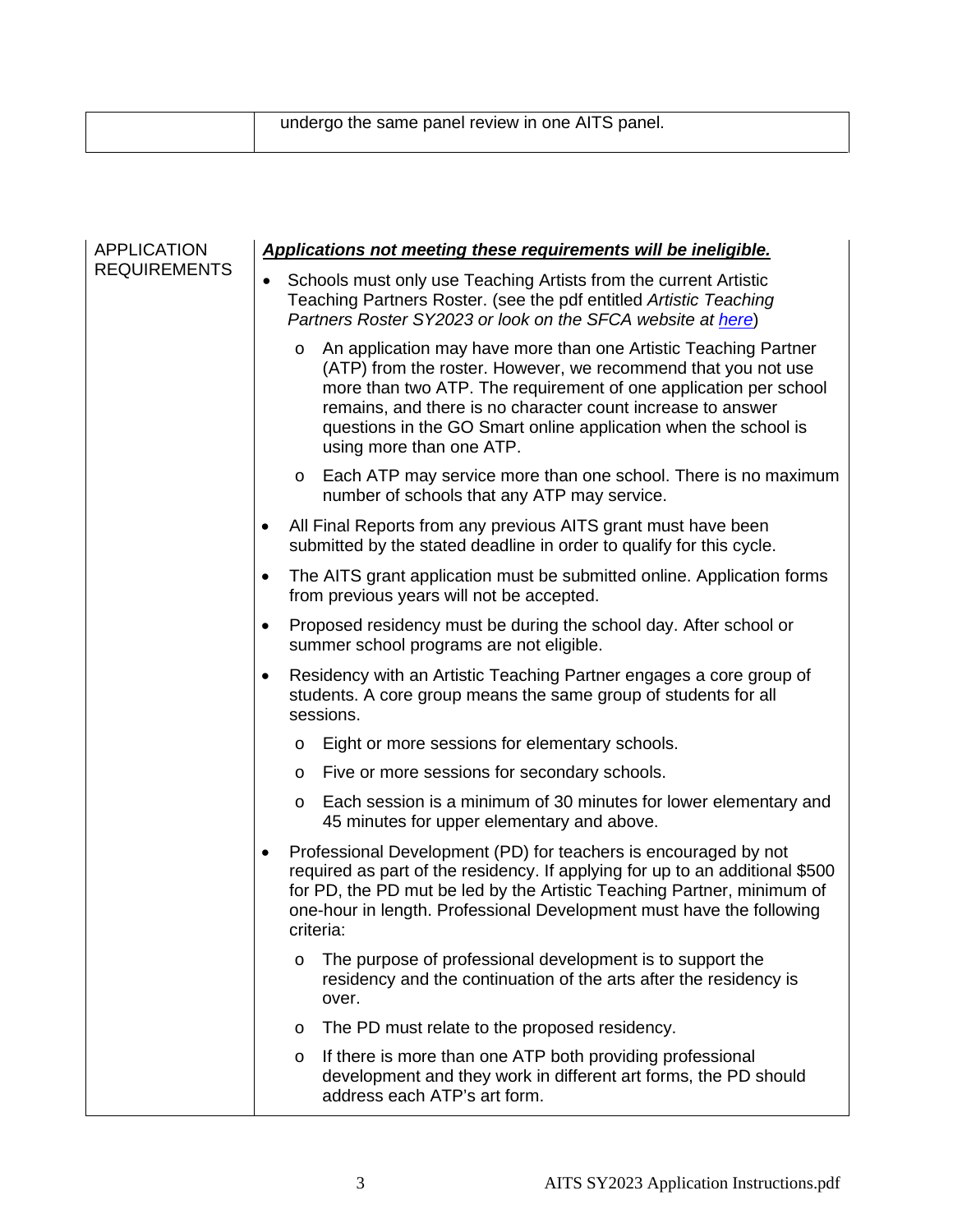|  | │● Signed statements of support from the ATP, AITS Contact and Principal |
|--|--------------------------------------------------------------------------|
|  | are also required as part of the application.                            |

# **APPLICATION AND INFORMATIONAL MATERIALS**

|                                                             | All of these materials are on the SFCA website:<br>http://sfca.hawaii.gov/grants-programs/artists-in-the-schools/                                                                                                                                                                                                                                                                                                                                                                                      |
|-------------------------------------------------------------|--------------------------------------------------------------------------------------------------------------------------------------------------------------------------------------------------------------------------------------------------------------------------------------------------------------------------------------------------------------------------------------------------------------------------------------------------------------------------------------------------------|
|                                                             | Download them to your computer where you can easily find them.                                                                                                                                                                                                                                                                                                                                                                                                                                         |
| <b>NECESSARY</b><br><b>MATERIALS FOR</b><br><b>APPLYING</b> | AITS SY2023 Application Instructions (this document that you are<br>reading) (pdf)<br>AITS SY2023 GO Smart Online Instructions (pdf)<br>$\bullet$<br>AITS SY2023 Principal Signature Form (fillable pdf for eSign)<br>$\bullet$<br>AITS SY2023 Questions Worksheet Template (word doc)<br>$\bullet$<br>AITS SY2022-2023 General Grant Budget Worksheet Template, or<br>$\bullet$<br>AITS SY2022-2023 APP Grant Budget Worksheet (excel)<br>Artistic Teaching Partners Roster SY2023 (pdf)<br>$\bullet$ |
| <b>HELPFUL</b><br><b>INFORMATION</b><br><b>FOR AITS</b>     | Teacher Professional Development in AITS (pdf)<br>$\bullet$<br>Panel Review_AITS Scoring_SY2023 (pdf)<br>$\bullet$                                                                                                                                                                                                                                                                                                                                                                                     |
| <b>USEFUL WEBSITE</b><br><b>RESOURCE</b><br><b>LINKS</b>    | <b>Common Core Standards and Hawai'i Content &amp; Performance</b><br><b>Standards III</b><br><b>National Core Art Standards</b><br>$\bullet$<br><b>ARTS FIRST Essential Arts Toolkit: Hawai'i Fine Arts Grade Level</b><br>$\bullet$<br>Guide for the K-5 Classroom Teacher, 2nd edition<br><b>Arts Integration Framework</b><br>$\bullet$<br>Na Hopena A'o                                                                                                                                           |

### **HELFUL TIPS**

| <b>GENERAL TIPS:</b> | Use the AITS SY2023 Questions Worksheet Template writable word<br>document before you begin the online application. Compose your answers<br>to the narrative questions so you can copy and paste the text into the GO<br>Smart.               |
|----------------------|-----------------------------------------------------------------------------------------------------------------------------------------------------------------------------------------------------------------------------------------------|
|                      | The application questions are the same for both the AITS Regular Grant<br>and the AITS APP Grant. For APP Grants, you must connect the<br>residency to specific art in the collection, found here<br>http://dags.hawaii.gov/sfca/app/gallery/ |
|                      | These questions require time and editing to prepare a thoughtful and<br>$\bullet$<br>complete answer.                                                                                                                                         |
|                      | Do not feel obligated to use the maximum character count.<br>$\bullet$                                                                                                                                                                        |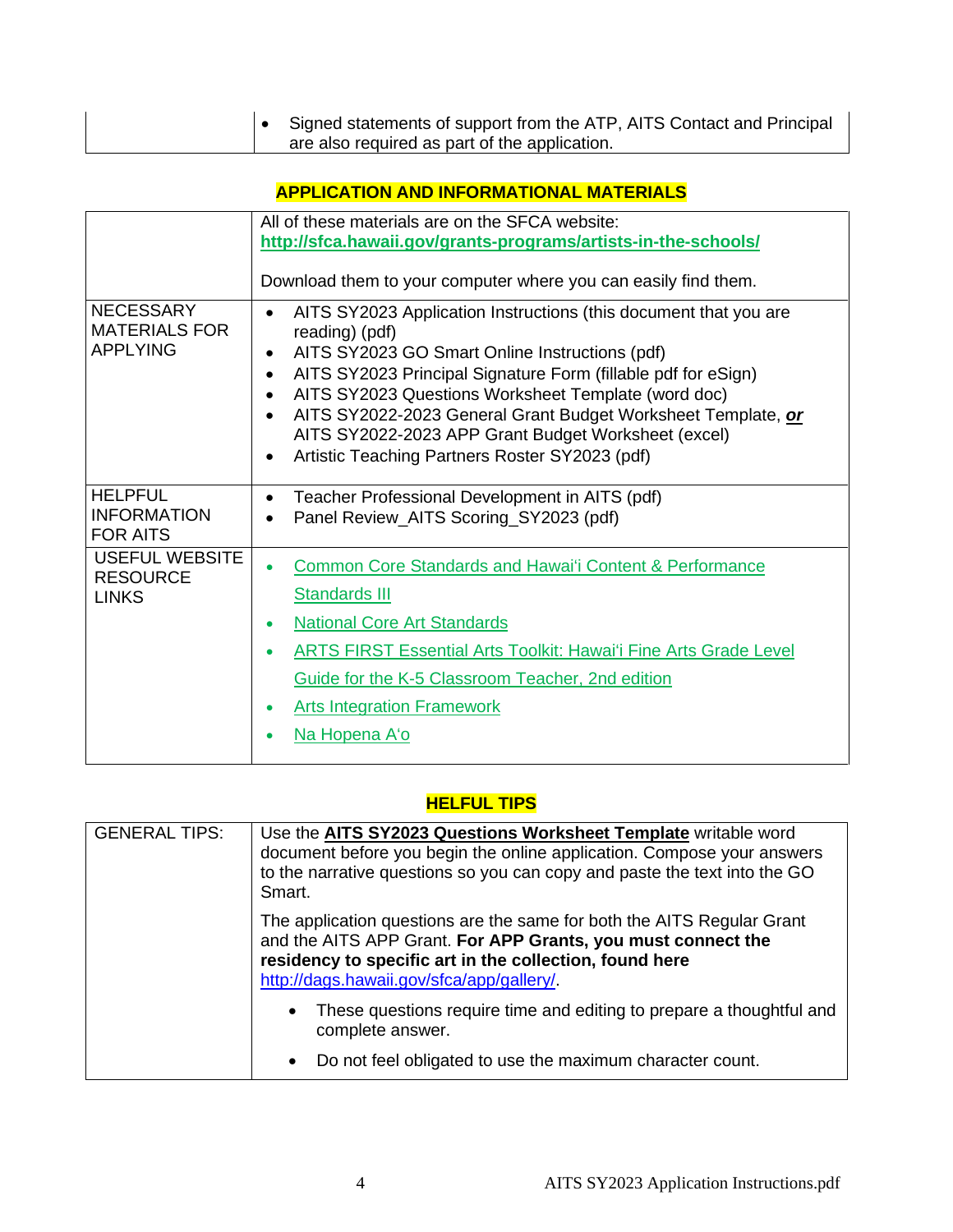| ATP should check with the school principal early on to make sure<br>$\bullet$<br>that YOU are the selected ATP for the school. It is possible to have<br>two ATP on one grant, doing separate residencies, and sharing the<br>total residency project amount; however, application answers must<br>still fit within the character count space limits. |
|-------------------------------------------------------------------------------------------------------------------------------------------------------------------------------------------------------------------------------------------------------------------------------------------------------------------------------------------------------|
| Write the application with as much clarity and specificity as you can;<br>$\bullet$<br>avoid vague or generic answers and jargon. Really communicate the<br>value of the residency. Answer the question asked.                                                                                                                                        |
| If you are going to do arts integration, make sure you are truly<br>$\bullet$<br>collaborating with the classroom teachers, and that your answers<br>reflect this.                                                                                                                                                                                    |
| Do not assume that panelists have prior knowledge about your<br>school.                                                                                                                                                                                                                                                                               |
| Use the <b>Project Budget Sheet,</b> writable excel form to work on the<br>$\bullet$<br>details for your total residency expenses. This sheet will be<br>submitted and uploaded as a PDF.                                                                                                                                                             |
| If there are two ATP, each ATP will prepare a separate<br>$\circ$<br>budget worksheet. But make sure that when you add the<br>costs together - that these costs do not exceed the grant<br>request and school share.                                                                                                                                  |
| Use the budget spreadsheet that aligns with the kind of grant<br>$\circ$<br>you are applying for: General, APP or General School Share<br>Reduction                                                                                                                                                                                                   |
| The Teacher Professional Development in AITS pdf document is<br>an informational guide for PD for the AITS residency.                                                                                                                                                                                                                                 |

| <b>Certification</b>                                                                                                                                                                                                                                                                         |
|----------------------------------------------------------------------------------------------------------------------------------------------------------------------------------------------------------------------------------------------------------------------------------------------|
| Certification signatures are required for each AITS application.<br>• ATP - certification esignatures. If there are two ATP, then two<br>certification esignatures are required. For ATP Organizations, the<br>ATP Organization Contact Person must provide the certification<br>esignature. |
| • AITS Contact - certification esignature.                                                                                                                                                                                                                                                   |
| Principal - signature form to upload. The form is a fillable PDF for<br>$\bullet$<br>esignature.                                                                                                                                                                                             |
| Name your Principal Signature Form as follows before you upload it:<br>SchoolName AITS2023 Principal                                                                                                                                                                                         |
| Since these forms are required for your AITS application, GO Smart will<br>"notify you" if you do not upload it and try to submit.                                                                                                                                                           |
| <u> ABBELANIAI INFABILATIANI</u>                                                                                                                                                                                                                                                             |

### **ADDITIONAL INFORMATION**

| I HOW<br>↓ • Applications that are received by the stated deadline will be reviewed by |  |
|----------------------------------------------------------------------------------------|--|
|                                                                                        |  |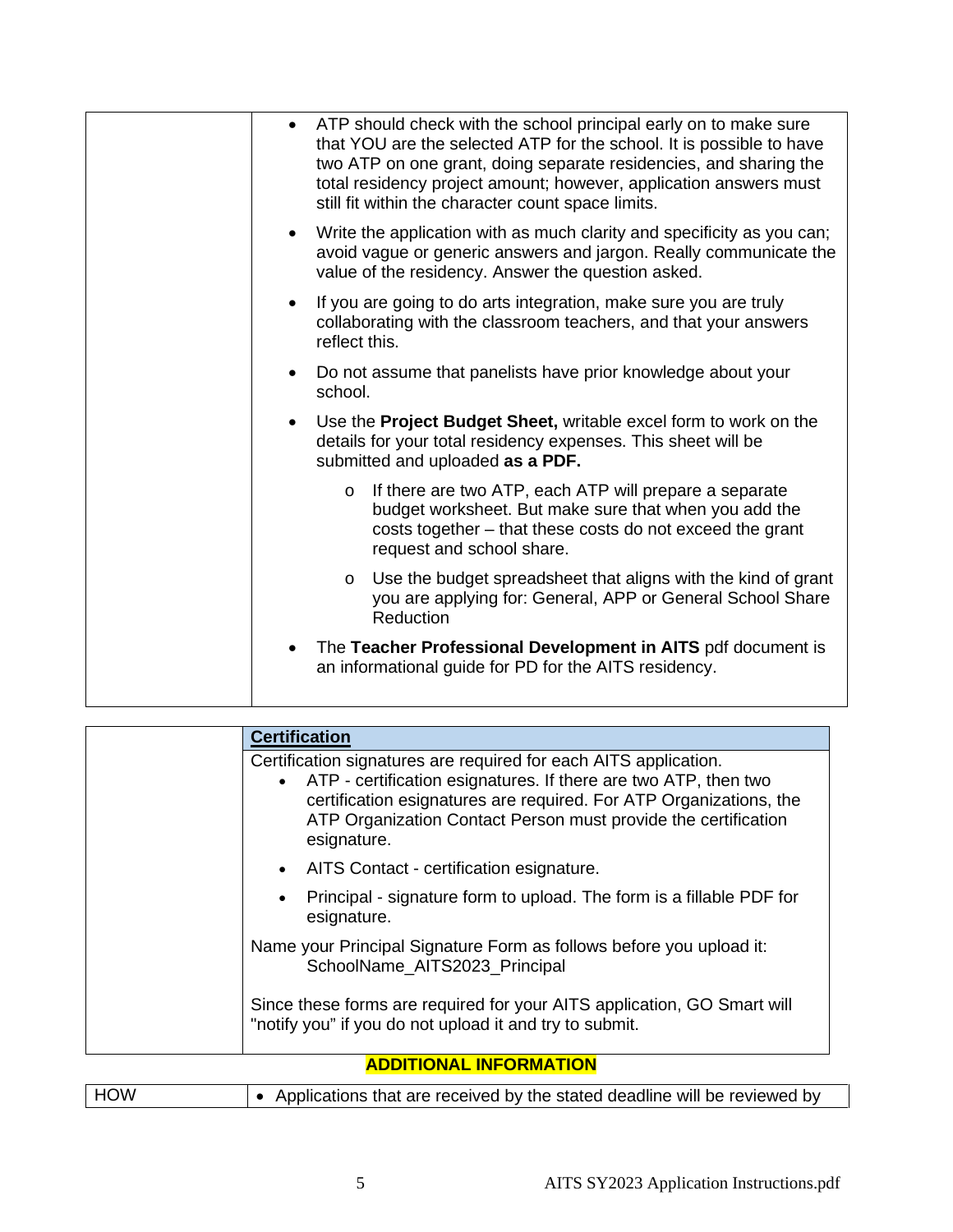| <b>APPLICATIONS</b>                                       | staff for completeness and eligibility.                                                                                                                                                                                                                                                                                                                                                                           |
|-----------------------------------------------------------|-------------------------------------------------------------------------------------------------------------------------------------------------------------------------------------------------------------------------------------------------------------------------------------------------------------------------------------------------------------------------------------------------------------------|
| ARE REVIEWED<br>AND SELECTED                              | Applications will be reviewed and scored (100 points maximum) by a<br>$\bullet$<br>panel using pre-determined criteria. See Panel Review_AITS<br>Scoring_SY2022.pdf. Applications will be ranked from highest to lowest<br>score for the panel meeting.                                                                                                                                                           |
|                                                           | • Applications may be given additional points, if we are not able to fund all<br>the applications, for:                                                                                                                                                                                                                                                                                                           |
|                                                           | Title I schools<br>$\circ$                                                                                                                                                                                                                                                                                                                                                                                        |
|                                                           | If the school is designated "rural"<br>$\circ$                                                                                                                                                                                                                                                                                                                                                                    |
|                                                           | If the school has not received an AITS grant in the last 5 years (no<br>$\circ$<br>grant from SY 2018 through SY 2022)                                                                                                                                                                                                                                                                                            |
|                                                           | • The panel will discuss the applications, the scores and any additional<br>points as needed, to make recommendations to the SFCA Board of<br>Commissioners for AITS grants funding.                                                                                                                                                                                                                              |
|                                                           | • The Board of Commissioners will meet to discuss and review panel<br>recommendations; approve funding pending availability of funds.                                                                                                                                                                                                                                                                             |
|                                                           | • Grants are awarded based on ranked order, until AITS funds are depleted.                                                                                                                                                                                                                                                                                                                                        |
|                                                           | Panelists are community members with experience and expertise in arts<br>education. A pool of possible panelists in our state is regularly updated.<br>Individuals in the panel pool include University professors, arts education<br>administrators, retired and current DOE professionals, arts organization<br>leaders, and teaching artists who are not currently on the ATP Roster.                          |
| <b>HOW THE AITS</b><br><b>PROGRAM IS</b><br><b>FUNDED</b> | The State Foundation on Culture and the Arts funds AITS grants with<br>General Funds from the State Legislature and Federal funds from the<br>National Endowment for the Arts. In addition, the AITS APP grants are<br>funded by the SFCA Art in Public Places Program. Since SY2009, the<br>Hawai'i Community Foundation has matched SFCA's funds with private<br>funds, doubling the amount of available funds. |
| <b>AITS PROGRAM</b>                                       | These are the approximate dates for the AITS Program:                                                                                                                                                                                                                                                                                                                                                             |
| <b>TIMELINE</b>                                           | December 2021 – disseminate application information to public & public<br>charter schools and teaching artists                                                                                                                                                                                                                                                                                                    |
|                                                           | April 18, 2022 – Intent to Apply Deadline<br>$\bullet$                                                                                                                                                                                                                                                                                                                                                            |
|                                                           | June 5, 2022 – deadline for online application submittal                                                                                                                                                                                                                                                                                                                                                          |
|                                                           | Late June 2022 – panel meets to make recommendations<br>$\bullet$                                                                                                                                                                                                                                                                                                                                                 |
|                                                           | July 2022 – the Board of Commissioners meets to discuss and review<br>panel recommendations; approve funding pending availability of funds                                                                                                                                                                                                                                                                        |
|                                                           | August 2022 – official notification to schools receiving an AITS grant                                                                                                                                                                                                                                                                                                                                            |
|                                                           | August – begin SFCA contracting with ATP                                                                                                                                                                                                                                                                                                                                                                          |
|                                                           | School Year 2022-2023 - AITS residencies take place; principals write                                                                                                                                                                                                                                                                                                                                             |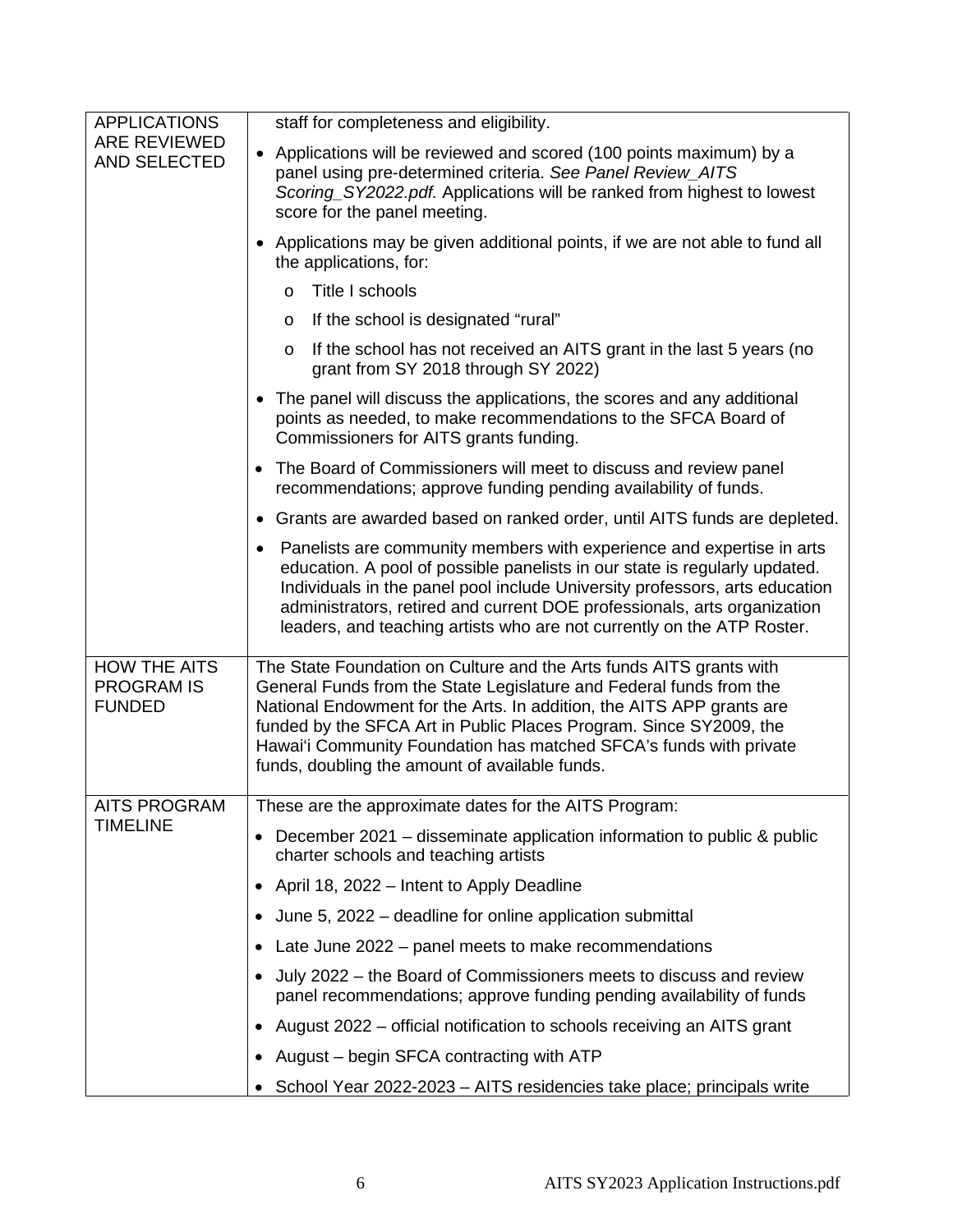|                                      | mahalo letters to Legislators                                                                                                                                                                                                                                                                                                                                                                                                                                                                                                                                                                                                                                                                                                                                                                                                                                                                                                                                                                                       |
|--------------------------------------|---------------------------------------------------------------------------------------------------------------------------------------------------------------------------------------------------------------------------------------------------------------------------------------------------------------------------------------------------------------------------------------------------------------------------------------------------------------------------------------------------------------------------------------------------------------------------------------------------------------------------------------------------------------------------------------------------------------------------------------------------------------------------------------------------------------------------------------------------------------------------------------------------------------------------------------------------------------------------------------------------------------------|
|                                      | If applying for a two-year residency, residencies will take<br>place also in the 2023-2024 School Year. Principals will write<br>mahalo letters to Legislators at the completion of the<br>residency.                                                                                                                                                                                                                                                                                                                                                                                                                                                                                                                                                                                                                                                                                                                                                                                                               |
|                                      | July 30, 2023 - Final Reports & Evaluations due, or 30 days after<br>residency is completed, whichever is earlier<br>If applying for a two-year residency, a final report will be due<br>on July 30, 2024, or 30 days after the residency is completed,<br>whichever is earliest.                                                                                                                                                                                                                                                                                                                                                                                                                                                                                                                                                                                                                                                                                                                                   |
| <b>GRANT</b>                         | These are the requirements once your school receives the grant.                                                                                                                                                                                                                                                                                                                                                                                                                                                                                                                                                                                                                                                                                                                                                                                                                                                                                                                                                     |
| <b>REQUIREMENTS</b>                  | • Teachers must be present during all residency sessions.                                                                                                                                                                                                                                                                                                                                                                                                                                                                                                                                                                                                                                                                                                                                                                                                                                                                                                                                                           |
|                                      | . The Final Report MUST be submitted. It must be completed in the GO<br>Smart online system thirty (30) days after the end of the residency, or by<br>30 days after the end of the contract (July 30, 2023 or July 30, 2024 if<br>applying for a two-year residency), whichever is earlier. Only one final<br>report is required for an AITS grant. The final report is the same for the<br>AITS General Grant and the AITS APP grant. Grantees failing to submit<br>final reports by the deadline jeopardize their receipt of future AITS grants.<br>Mahalo Letter to legislator. We would greatly appreciate the school<br>principal notifying the state representative and state senator from the<br>school's district, in writing, of the receipt of an AITS grant. The notification<br>should thank the legislator for funding the AITS Program through<br>appropriations to the SFCA and invite the legislator to observe some part<br>of the AITS residency. A copy of the notification should be emailed or |
|                                      | mailed to the Arts Education Program, SFCA (pdf OK). We believe this is<br>important for advocating for continued AITS funding.                                                                                                                                                                                                                                                                                                                                                                                                                                                                                                                                                                                                                                                                                                                                                                                                                                                                                     |
| <b>FISCAL</b><br><b>REQUIREMENTS</b> | SFCA will notify schools and ATP about their AITS grant status (i.e., funded<br>or not funded) sometime after the new school year begins.                                                                                                                                                                                                                                                                                                                                                                                                                                                                                                                                                                                                                                                                                                                                                                                                                                                                           |
| AND<br>RESPONSIBILI-<br><b>TIES</b>  | SFCA, and with the assistance of its partners, is responsible for<br>disbursing the approved grant funds to the ATP.                                                                                                                                                                                                                                                                                                                                                                                                                                                                                                                                                                                                                                                                                                                                                                                                                                                                                                |
|                                      | The School is responsible for disbursing the school share to the ATP<br>(if applicable):                                                                                                                                                                                                                                                                                                                                                                                                                                                                                                                                                                                                                                                                                                                                                                                                                                                                                                                            |
|                                      | If the school share is intended for any part of the teaching artist<br>$\circ$<br>residency or professional development fee,                                                                                                                                                                                                                                                                                                                                                                                                                                                                                                                                                                                                                                                                                                                                                                                                                                                                                        |
|                                      | If the school share is intended for any part of reimbursements to<br>O<br>the ATP for supplies and materials, travel costs, or other grant<br>approved expenditures.                                                                                                                                                                                                                                                                                                                                                                                                                                                                                                                                                                                                                                                                                                                                                                                                                                                |
|                                      | Schools may request that the ATP submit any necessary fiscal<br>paperwork including invoices for payment.                                                                                                                                                                                                                                                                                                                                                                                                                                                                                                                                                                                                                                                                                                                                                                                                                                                                                                           |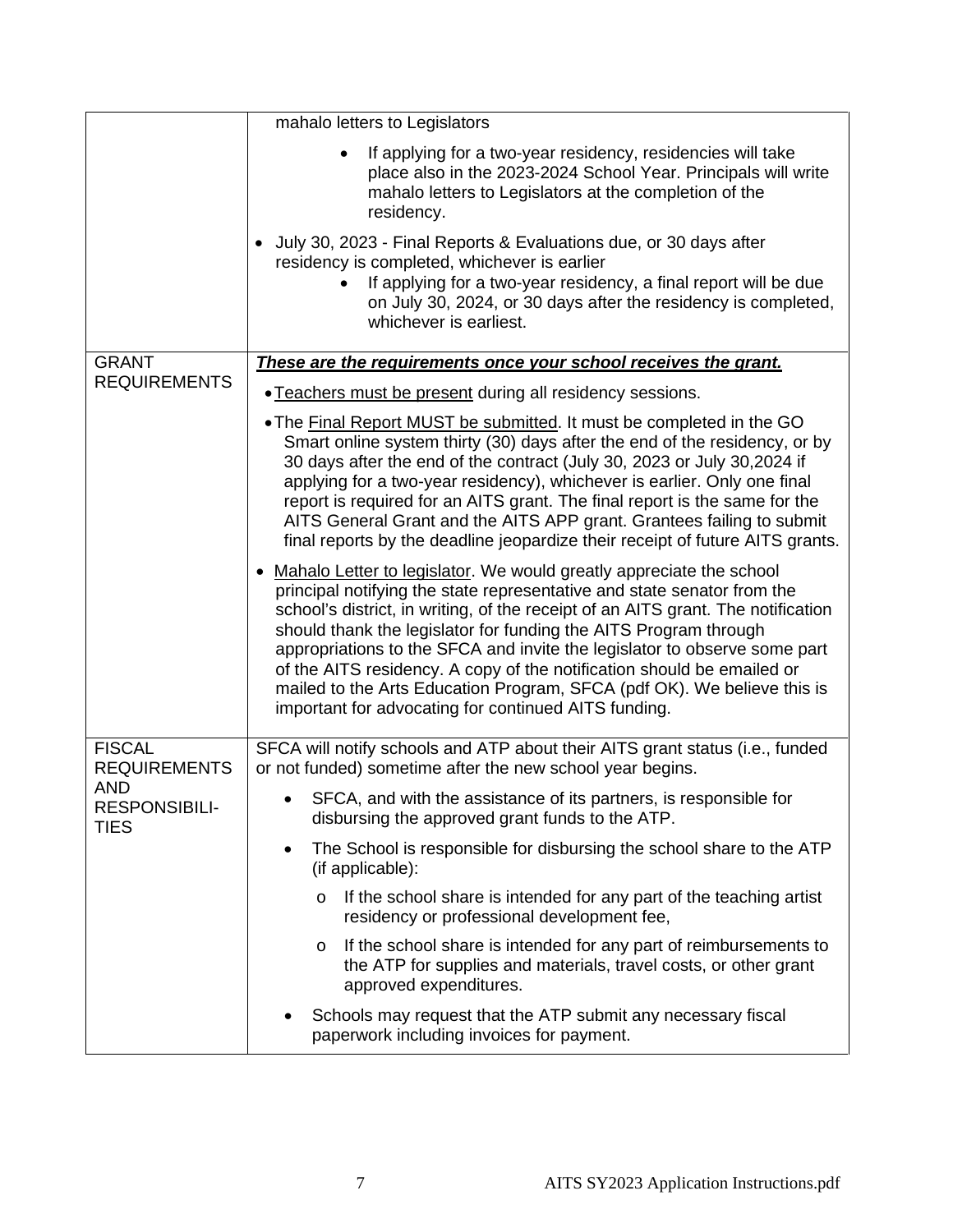|                                                             | The School's process for contracting the ATP should begin within 10<br>$\bullet$<br>business days upon receipt of encumbrance information from the<br>ATP.<br>The School's process for payments should begin within 10 business<br>days after receipt of the ATP's invoice.                                                                                                                                                                                                                                                                                                                                                                                                                                                                                                                                                                                                                                                                                                                                                                                                                                                                                                                                                                                                                                                      |
|-------------------------------------------------------------|----------------------------------------------------------------------------------------------------------------------------------------------------------------------------------------------------------------------------------------------------------------------------------------------------------------------------------------------------------------------------------------------------------------------------------------------------------------------------------------------------------------------------------------------------------------------------------------------------------------------------------------------------------------------------------------------------------------------------------------------------------------------------------------------------------------------------------------------------------------------------------------------------------------------------------------------------------------------------------------------------------------------------------------------------------------------------------------------------------------------------------------------------------------------------------------------------------------------------------------------------------------------------------------------------------------------------------|
|                                                             | If there are problems or delays with either the encumbrance or<br>payment, the School must communicate with the ATP and must affect<br>a remedy as soon as possible.                                                                                                                                                                                                                                                                                                                                                                                                                                                                                                                                                                                                                                                                                                                                                                                                                                                                                                                                                                                                                                                                                                                                                             |
| WHAT WE DO<br>NOT FUND (this<br>list is not<br>exhaustive): | • Costs for food and/or refreshments<br>• Enduring assets such as musical scores, books, costumes, props, tools,<br>instruments, equipment<br>• Commissions for visual artists to execute professional works of art<br>• Un-itemized miscellaneous expenses in the Budget<br>• Building, renovation, maintenance of facilities, or other capital expenditures<br>• Activities completed prior to the project period<br>• Fellowships, scholarships, theses, dissertations, tuition<br>• Fund raising<br>• Grant writing, grant management fees or indirect cost rates<br>• Perquisites (non-salary compensation or other employee benefits)<br>• Equipment purchases and/or long-term equipment rentals<br>• Foreign travel<br>• Subgrants or regrants<br>• Interest payments, insurance, or similar finance cost; audits<br>• Utilities and communications costs (e.g., water, electricity, telephone)<br>• Maintenance or repair costs<br>• Technology-related expenses, including but not limited to computer<br>hardware or software, Internet, website, or E-mail, or contracted assistance<br>to design or maintain such services<br>• Festivals, community events, concerts, competitions<br>• Conferences, symposia, lectures, continuing education courses, and<br>similar activities.<br>• Out-of-state collaborations |
| <b>PUBLICIZING</b><br><b>YOUR AITS</b><br><b>GRANT</b>      | <b>Public Information and Credits</b><br>For printed materials, such as flyers, newsletters, and program, the SFCA<br>logo is to be used.                                                                                                                                                                                                                                                                                                                                                                                                                                                                                                                                                                                                                                                                                                                                                                                                                                                                                                                                                                                                                                                                                                                                                                                        |
|                                                             | Required language for credits & acknowledgements:                                                                                                                                                                                                                                                                                                                                                                                                                                                                                                                                                                                                                                                                                                                                                                                                                                                                                                                                                                                                                                                                                                                                                                                                                                                                                |
|                                                             | "This program is supported in part by the State Foundation on Culture and<br>the Arts through appropriations from the Legislature of the State of Hawai'i<br>and the National Endowment for the Arts, and private support from the<br>Hawai'i Community Foundation."                                                                                                                                                                                                                                                                                                                                                                                                                                                                                                                                                                                                                                                                                                                                                                                                                                                                                                                                                                                                                                                             |
|                                                             | Download logos from SFCA website:                                                                                                                                                                                                                                                                                                                                                                                                                                                                                                                                                                                                                                                                                                                                                                                                                                                                                                                                                                                                                                                                                                                                                                                                                                                                                                |